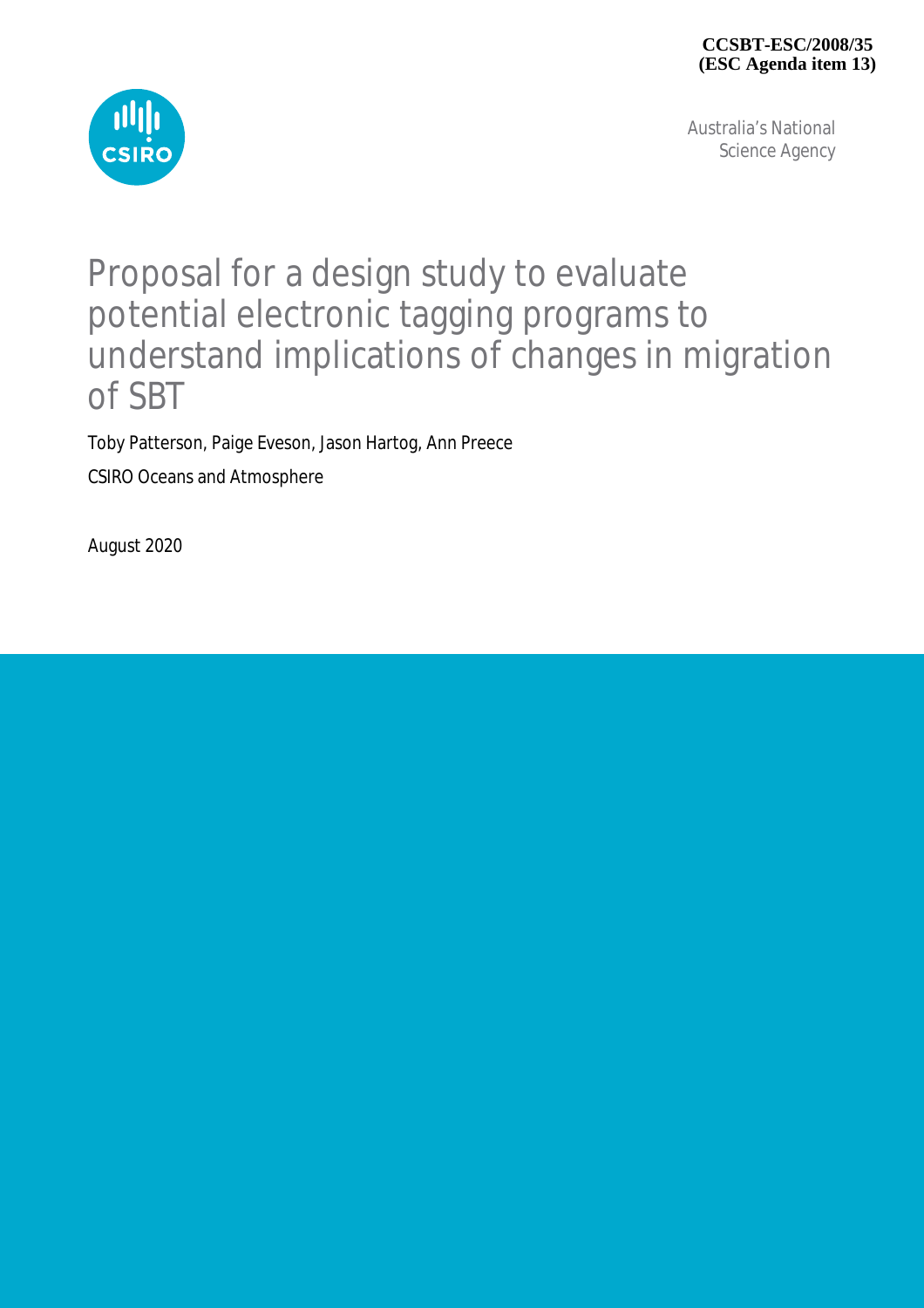# Contents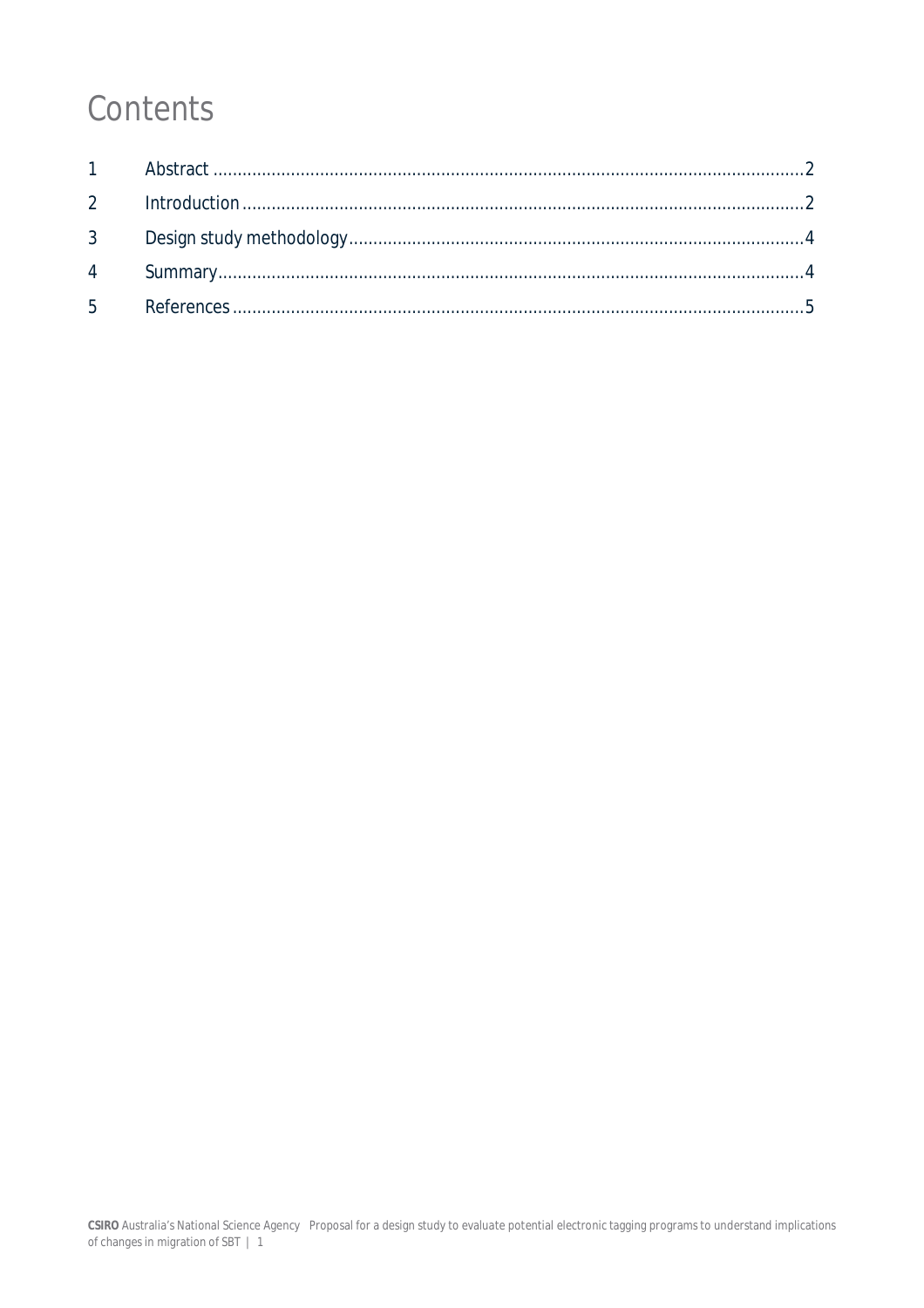# 1 Abstract

Recent changes in the distribution of fishing effort in the surface and longline fisheries indicate that there may be spatial or temporal changes in the migration patterns of southern bluefin tuna (SBT). Future electronic tagging would increase our understanding of these potential changes and answer research questions related to (i) CPUE interpretation given contraction of high seas fleets, (ii) mixing of fish in the Indian Ocean and Tasman Sea feeding grounds, and (iii) migration and residency in the Great Australian Bight. In this paper, we propose a design study to evaluate the feasibility and cost-benefits of a variety of alternative electronic tagging programs for assessing changes in SBT spatial dynamics, and the resulting implications for SBT monitoring and management (e.g., interpretation of monitoring indices) and the fishing industry. We consider relevant background and outline the scope of a short (12-month) design study with a budget of \$80-100K. The proposed design study has four stages: (1) Identify and refine the range of questions regarding SBT spatial dynamics; (2) Examine the ability of different electronic tagging designs to answer each question, including the feasibility of releasing tags in the required locations and in the required numbers to obtain data with sufficient statistical certainty; (3) Rank the alternatives based on priority of questions, feasibility and associated costs; (4) Provide recommendations for implementation and outline a workplan within the forthcoming SRP timeframe.

## 2 Introduction

The spatial dynamics of the different life-history stages of the SBT are relatively well known from previous studies using conventional and archival tags for juveniles (e.g. Basson et al., 2012) and satellite tags for adults (Patterson et al., 2008; Evans et al., 2012). However, it is essential this knowledge be updated to monitor whether there have been changes in spatial dynamics of SBT due to demographic and/or environmental changes. Changes in migration, mixing, and residency are of interest because they can affect interpretation of indices used for stock assessment and management as well as the logistics of data collection, such as the following:

- 1. There has been considerable contraction of high seas fleets over the past decade (e.g. see Figure 6 of Osamu et al. 2011, and Figures 8 and 9 of Itoh 2020), making it unclear whether the spatial coverage of the longline fleet is representative of the full spatial distribution of the sub-adult component of the stock. Understanding the spatial and temporal interactions of the fishery and stock is important for interpretation and standardisation of CPUE – a key abundance index in the stock assessment and management procedure. This has been highlighted with the issues identified with the CPUE this year (Anon., 2020).
- 2. The gene-tagging methodology is based on assumptions of mixing of the "tagged" 2-year-olds with the rest of the cohort between release and recapture events. These assumptions were explored in the design study (Preece et al., 2015), and informed by previous conventional and electronic tagging programs (CCSBT 2010; Basson et al., 2012). These tagging programs indicated good levels of mixing of tagged and untagged fish during the annual migration of juveniles to and from the Great Australian Bight (GAB), and that most 2-year-old SBT return to the GAB as 3-year-olds. As the stock rebuilds, migration pathways may vary from the historical norms of the last few decades. This has been noted previously as a juvenile component of the stock historically found off New South Wales disappeared in the early 1980s (Caton, 1991), probably due to high exploitation and associated reductions in population size. Thus, changes in the spatial dynamics of SBT as abundance changes are plausible.
- 3. Over the recent seasons, the Australian surface fishery has shifted operations eastwards from its traditional areas in the central GAB. This shift in the fishery may reflect operational and or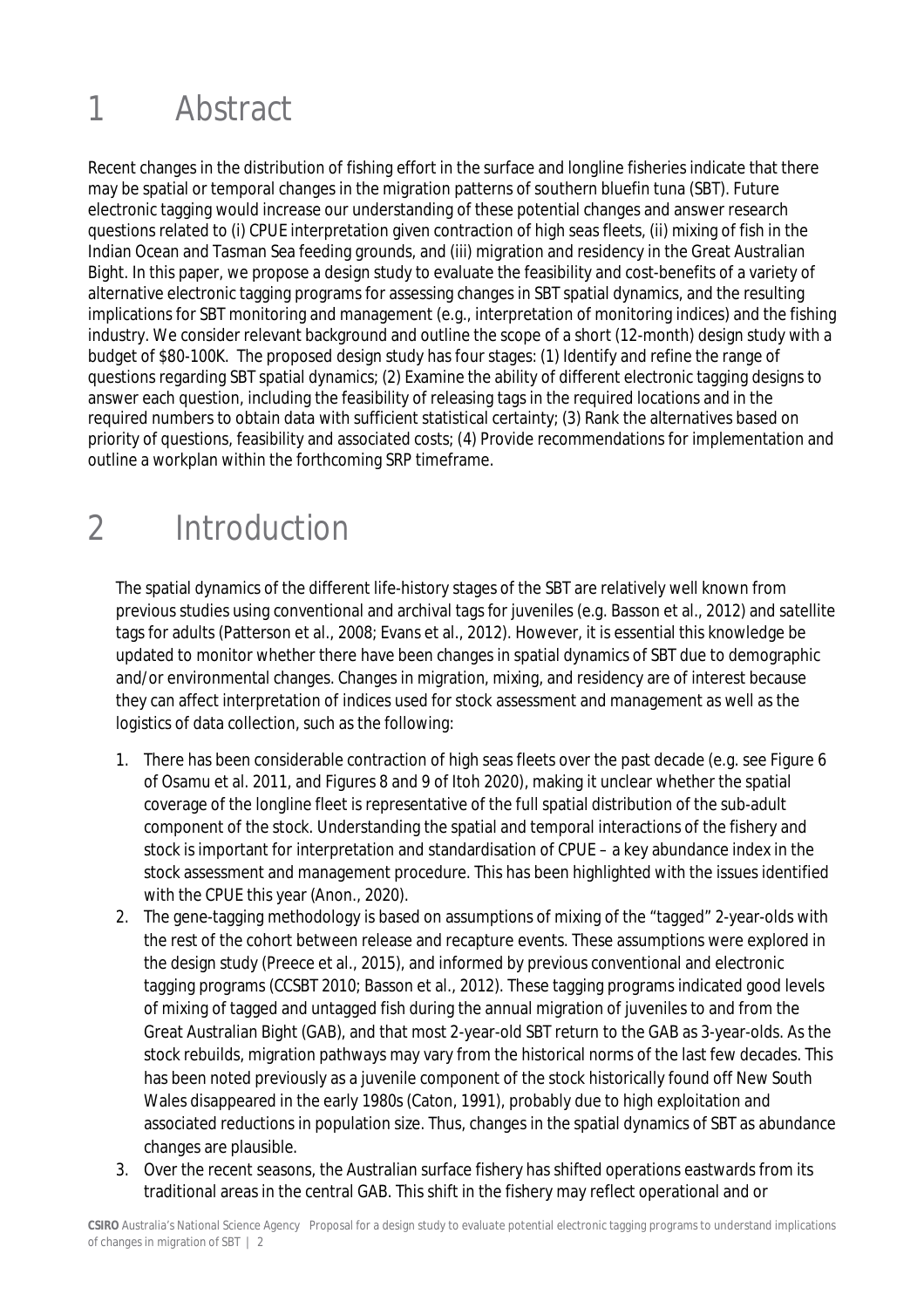economic considerations for the fishery, or may be indicative of temporal or spatial changes in juvenile migration and patterns of summer residency (Patterson et al., 2018a). Changing ocean conditions, such as warming waters, may drive changes in the spatial distribution of SBT habitat and preferred areas for fishing; having information about such changes is clearly of interest to industry (e.g., Eveson et al., 2018). Additionally, while the gene tagging estimates of recruitment (Preece et al., 2019) should be largely robust to these changes, substantial shifts in GAB summer residence by juvenile SBT may have logistical implications for the collection of genetic samples from released fish.

Examination of the electronic tag data currently available to the proposed project, shows that it is from the late 1990s and 2000s (Table 1). Over the last decade there have been relatively few deployments of electronic tags by Australia to determine whether the movement and habitat regimes of the past still hold today.

### *Table 1. Summary of all electronic tag releases and recaptures by year (includes archival and pop-up satellite tags) for Australian and CCSBT-related programs between 1993 and present. Note the gap in releases between 2009 and 2014, and post-2014.*

| Year         | Released | Recaptured |
|--------------|----------|------------|
| 1993         | 30       | 4          |
| 1994         | 159      | 22         |
| 1995         | 144      | 48         |
| 1998         | 112      | 34         |
| 1999         | 61       | 13         |
| 2000         | 27       | 10         |
| 2001         | 5        | 4          |
| 2002         | 24       | 6          |
| 2003         | 31       | 6          |
| 2004         | 117      | 33         |
| 2005         | 135      | 33         |
| 2006         | 123      | 14         |
| 2007         | 196      | 18         |
| 2008         | 44       | 6          |
| 2009         | 8        | 0          |
| 2010-2013    | 0        | n/a        |
| 2014         | 125      | 11         |
| 2015-present | 0        | n/a        |

In addition, the data from previous electronic tag deployments mostly pertain to 2- to 4-year-old fish. Most were archival tags deployed on 2- and 3-year-old SBT in the GAB, with typical times at liberty of 12-18 months. This is mostly due to fish being recaptured in the next year on their return to the GAB. However, tag failure (e.g. due to battery or sensor failure) also contributes to this average length of data stream. Current generations of electronic archival tags have improved and therefore higher average "return on deployment" can be expected. Nonetheless tag failure rates should be taken into account in the design of future studies.

While there is clear utility in further deployments of electronic tags, there is a need to consider the specific details of potential deployments and the likely ability of a candidate tagging program to provide useful data on a range of research questions. We propose a short (12-month) design study, with a budget of \$80-100K, to examine the feasibility and cost-benefits of a variety of electronic tagging programs for answering the questions above.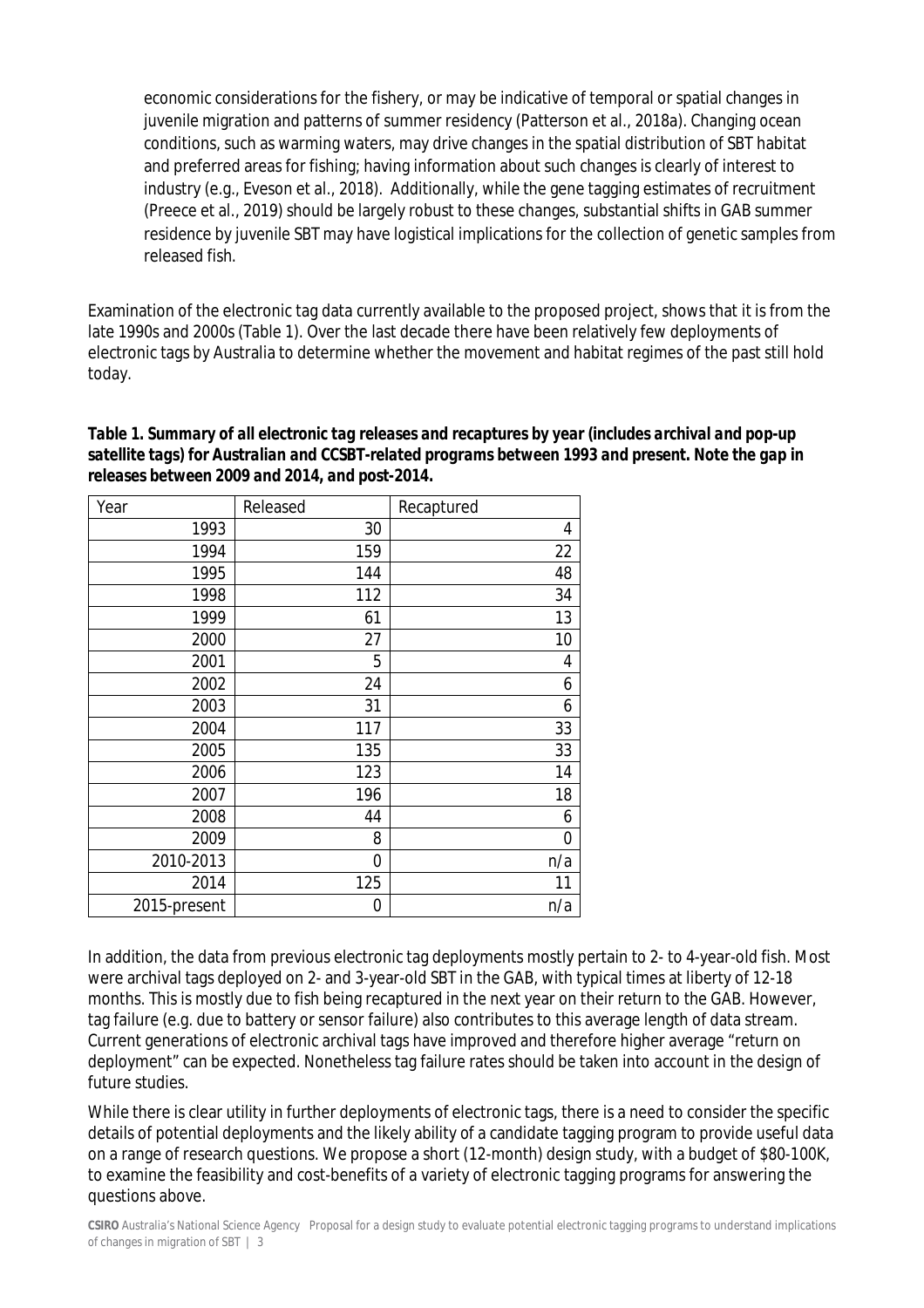# 3 Design study methodology

Investigating electronic tag releases via design studies is relatively novel. Few papers deal with this in the published literature. Exceptions are Patterson and Hartmann (2011) and Patterson and Pillans (2019). However, the ideas are similar to those considered in the design of other SBT conventional tagging programs (Eveson et al., 2012). We propose a methodology as follows:

- A limited number of deployment strategies, including numbers of tags of each type (e.g., archival, pop-up satellite) and the spatial and temporal distribution of releases, aimed at addressing the above questions would be examined.
- Existing data described in Patterson et al. (2018b) would be used to build a "base case" set of mixing scenarios for juvenile SBT across CCSBT statistical regions or other appropriate spatial strata. Similar models could be developed for sub-adult and adult SBT using data from Patterson et al. (2008) and Evans et al. (2012). These would be used to characterise observed movement rates between regions.
- These movement rates could then be systematically "perturbed" and historical data on recapture rates and deployment durations (from both conventional tagging and electronic tagging, along with observed rates of tag-failure and detachment) would be combined to estimate the likely number of tags that would be returned, given a particular deployment strategy.
- The expected number of tag returns, conditional on fishing effort, deployment number and tag lifetimes, would then be evaluated against the base case to determine whether there would likely be sufficient signal obtained from future deployments to detect putative shifts in SBT migration.

By developing the expected number of tag returns for the particular tag types under the different proposed deployment strategies, the design study would be able to estimate the cost of particular tagging experiments. These would incorporate the most up to date information on tagging equipment and deployment costs as well as the likely requirements for research mortality allowance and permitting requirements for deployment of tags.

A large program of electronic tagging would need close collaboration with researchers across a number of member countries and consultation with industry. Japan has maintained an electronic tagging program and we would welcome the opportunity to collaborate with our Japanese colleagues to address some of the questions outlined here. The consultation phase of the design study would explore whether CCSBT members may be engaging in at-sea research activities that might be expanded to include electronic tag deployments, noting that adding a tagging component onto existing research is not necessarily a minor addition.

The design study would consider all of the above issues and report to the 2021 ESC on cost-benefits of a variety of electronic tagging programs and design options.

# 4 Summary

Observed changes in the spatial and temporal distribution of fishing may indicate changes in migration of SBT, potentially as a result of population rebuilding or climate-driven environmental and behavioural responses. The electronic tagging data from the late 1990s and 2000s, and earlier conventional tagging programs, have provided highly informative data on movement, migration, residence, and mortality. This information has provided the background understanding that underpins the design of monitoring programs for abundance indices used in the SBT stock assessment and management procedure. Hence, it is essential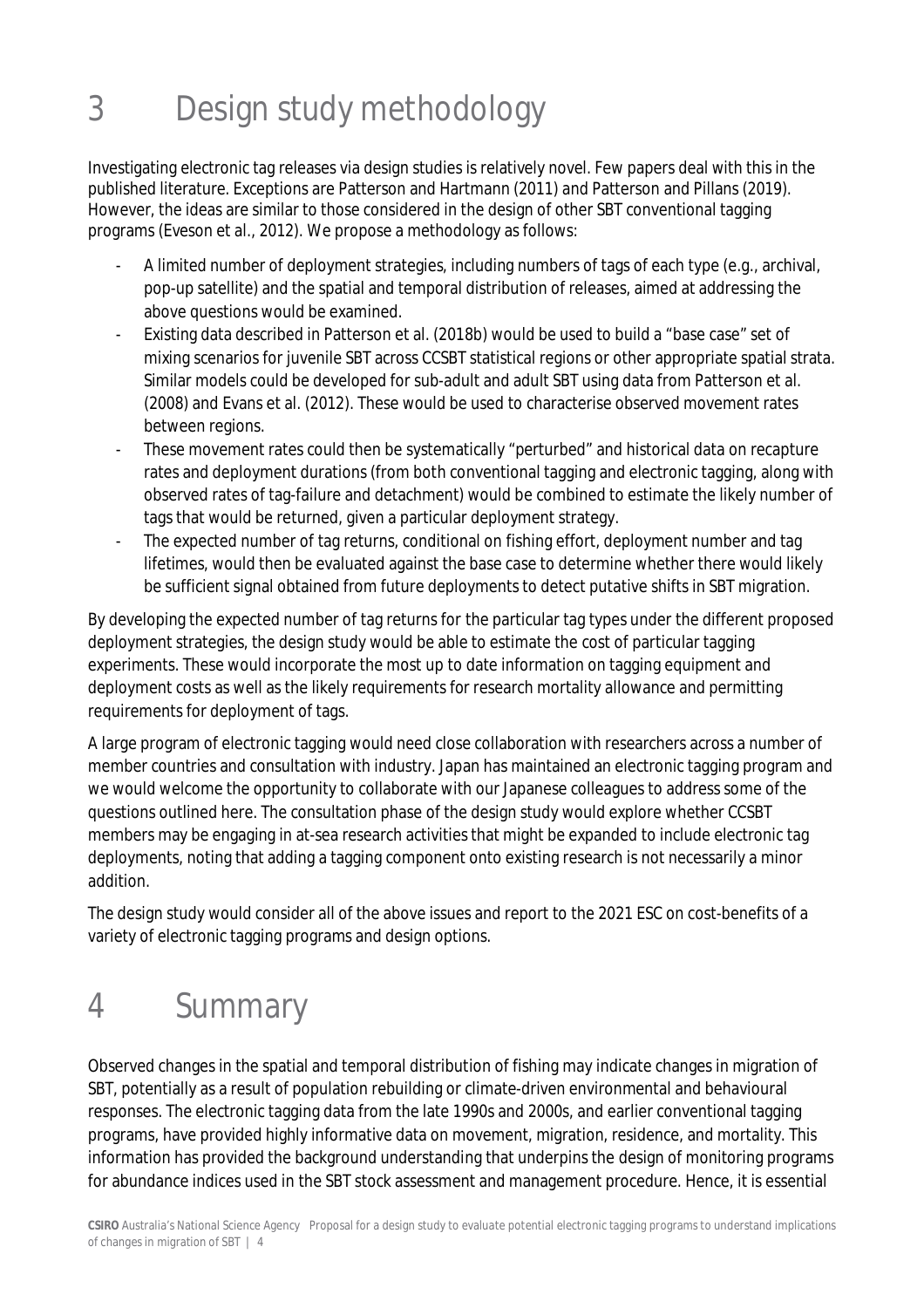that, to the extent possible, we periodically update our understanding of the spatial dynamics of the stock and how they are influenced by changing environmental conditions in migration.

A design study is proposed to examine feasibility and costs of alternative electronic tagging programs and the scientific questions that they can address. The design study will use existing data to simulate likely return rates of tags, in consultation with CCSBT scientists on opportunities for collaboration, and will provide an evaluation of the cost and benefits of alternative designs for consideration by the ESC.

## References

Anon. Report of the Eleventh Operating Model and Management Procedure Technical Meeting. 15 to 19 June 2020 and 22 June 2020, CCSBT 2020.

Basson, Marinelle, Alistair J. Hobday, J. Paige Eveson, and Toby A. Patterson. Spatial interactions among juvenile southern bluefin tuna at the global scale: a large scale archival tag experiment. Final Report, FRDC Project No. 2003/002. CSIRO, 2012.

Caton, A.E. Review of aspects of southern bluefin tuna: biology, population and fisheries. Inter-Amer. Trop. Tuna Comm., Spec. Rep. 7 (1991): 181-357.

Evans, Karen, Toby A. Patterson, Howard Reid, and Shelton J. Harley. "Reproductive schedules in southern bluefin tuna: are current assumptions appropriate?" PLoS One 7, no. 4 (2012): e34550.

Eveson, J. Paige, Marinelle Basson, and Alistair J. Hobday. "Using electronic tag data to improve mortality and movement estimates in a tag-based spatial fisheries assessment model." Canadian journal of fisheries and aquatic sciences 69, no. 5 (2012): 869-883.

Eveson, J. P., Alistair J. Hobday, Jason R. Hartog, Claire M. Spillman, and Kirsten M. Rough. "Seasonal forecasting of tuna habitat in the Great Australian Bight." Fisheries Research 170 (2015): 39-49. doi:10.1016/j.fishres.2015.05.008

Itoh, T. 2020. Change in operation pattern of Japanese southern bluefin tuna longliners in the 2019 fishing season. CCSBT-OMMP/2006/10.

Osamu, Sakai, Itoh Tomoyuki, and Yujirou Akatsuka. Review of Japanese SBT Fisheries in 2011. CCSBT-ESC/1208/SBT Fisheries/Japan.

Patterson, Toby A., Karen Evans, Thor I. Carter, and John S. Gunn. "Movement and behaviour of large southern bluefin tuna (*Thunnus maccoyii*) in the Australian region determined using pop‐up satellite archival tags." Fisheries Oceanography 17, no. 5 (2008): 352-367.

Patterson, Toby A., Alistair J. Hobday, Karen Evans, J. Paige Eveson, and Campbell R. Davies. "Southern bluefin tuna habitat use and residence patterns in the Great Australia Bight." Deep Sea Research Part II: Topical Studies in Oceanography 157 (2018a): 169-178.

Patterson, Toby A., J. Paige Eveson, Jason R. Hartog, Karen Evans, Scott Cooper, Matt Lansdell, Alistair J. Hobday, and Campbell R. Davies. "Migration dynamics of juvenile southern bluefin tuna." Scientific reports 8, no. 1 (2018b): 1-10.

Patterson, Toby A., and Klaas Hartmann. "Designing satellite tagging studies: estimating and optimizing data recovery." Fisheries Oceanography 20, no. 6 (2011): 449-461.

Patterson, Toby A., and Richard D. Pillans. "Designing acoustic arrays for estimation of mortality rates in riverine and estuarine systems." Canadian Journal of Fisheries and Aquatic Sciences 76, no. 9 (2019): 1471- 1479.

Preece, A.L., Eveson, J.P., Bradford, R.W., Grewe, P.M., Aulich, J., Clear, N.P., Lansdell, M., Cooper, S., and Hartog, J. Report on the gene-tagging juvenile abundance monitoring program: 2016-2019. CSIRO, Australia. CCSBT-ESC/1909/10.